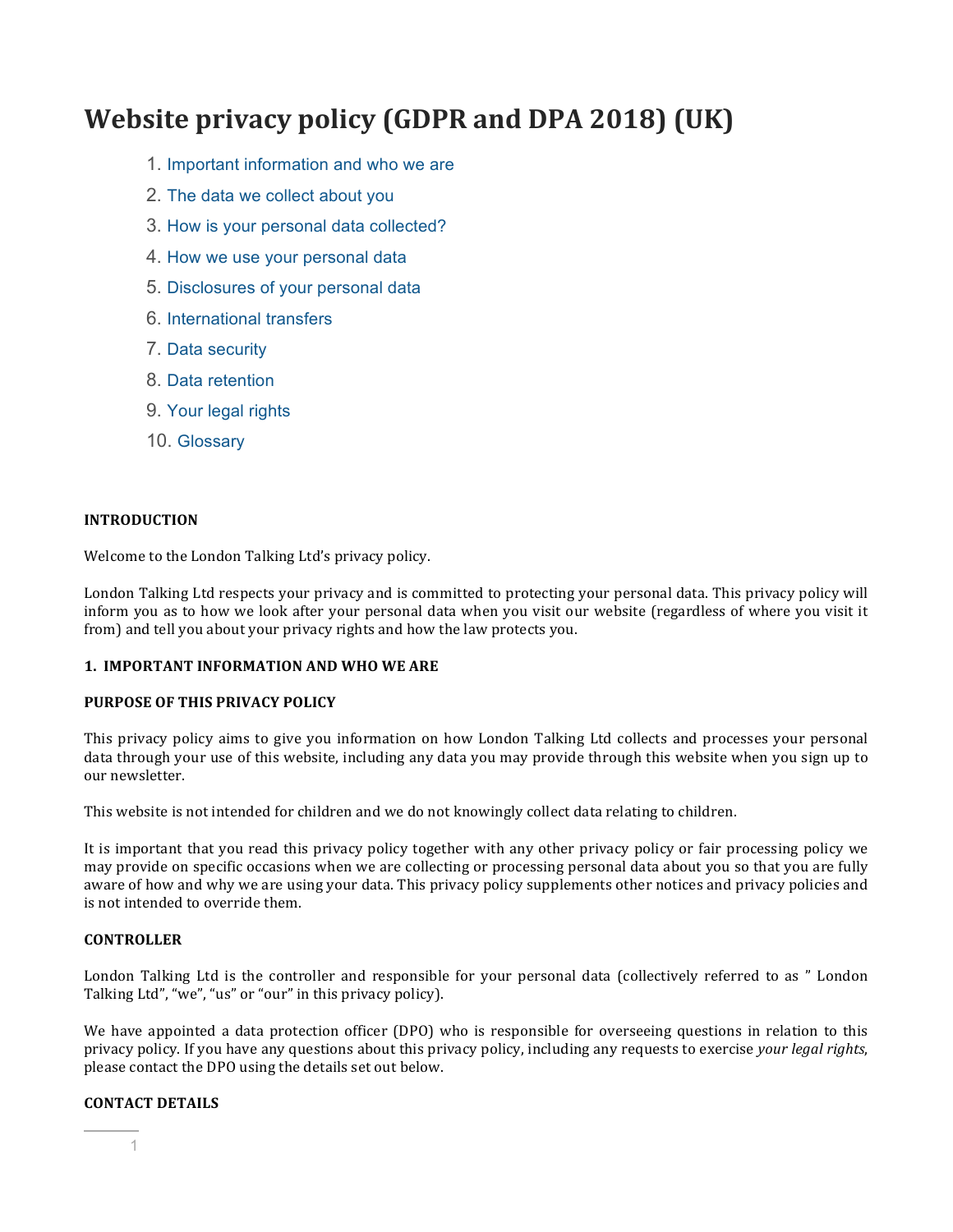If you have any questions about this privacy policy or our privacy practices, please contact our DPO in the following ways:

Full name of legal entity: Tom Grogan Email address: tom.grogan@citiestalking.com Postal address: AnyTour, We Work, 5 Merchant Square, W2 1AY

You have the right to make a complaint at any time to the Information Commissioner's Office (ICO), the UK supervisory authority for data protection issues (*www.ico.org.uk*). We would, however, appreciate the chance to deal with your concerns before you approach the ICO so please contact us in the first instance.

# **CHANGES TO THE PRIVACY POLICY AND YOUR DUTY TO INFORM US OF CHANGES**

We keep our privacy policy under regular review. This version was last updated on  $8<sup>th</sup>$  November 2019.

It is important that the personal data we hold about you is accurate and current. Please keep us informed if your personal data changes during your relationship with us.

## **THIRD-PARTY LINKS**

This website may include links to third-party websites, plug-ins and applications. Clicking on those links or enabling those connections may allow third parties to collect or share data about you. We do not control these third-party websites and are not responsible for their privacy statements. When you leave our website, we encourage you to read the privacy policy of every website you visit.

# **2. THE DATA WE COLLECT ABOUT YOU**

Personal data, or personal information, means any information about an individual from which that person can be identified. It does not include data where the identity has been removed (anonymous data).

We may collect, use, store and transfer different kinds of personal data about you which we have grouped together as follows:

- **Identity Data** includes first name, maiden name, last name, username or similar identifier, marital status, title, date of birth and gender.
- Contact Data includes email address and telephone numbers.
- Financial Data includes bank account and payment card details.
- **Transaction Data** includes details about payments to and from you and other details of products and services you have purchased from us.
- **Technical Data** includes internet protocol (IP) address, your login data, browser type and version, time zone setting and location, browser plug-in types and versions, operating system and platform, and other technology on the devices you use to access this website.
- **Profile Data** includes your username and password, purchases or orders made by you, your interests, preferences, feedback and survey responses.
- **Usage Data** includes information about how you use our website, products and services.
- Marketing and Communications Data includes your preferences in receiving marketing from us and our third parties and your communication preferences.

We also collect, use and share **Aggregated Data** such as statistical or demographic data for any purpose. Aggregated Data could be derived from your personal data but is not considered personal data in law as this data will **not** directly or indirectly reveal your identity. For example, we may aggregate your Usage Data to calculate the percentage of users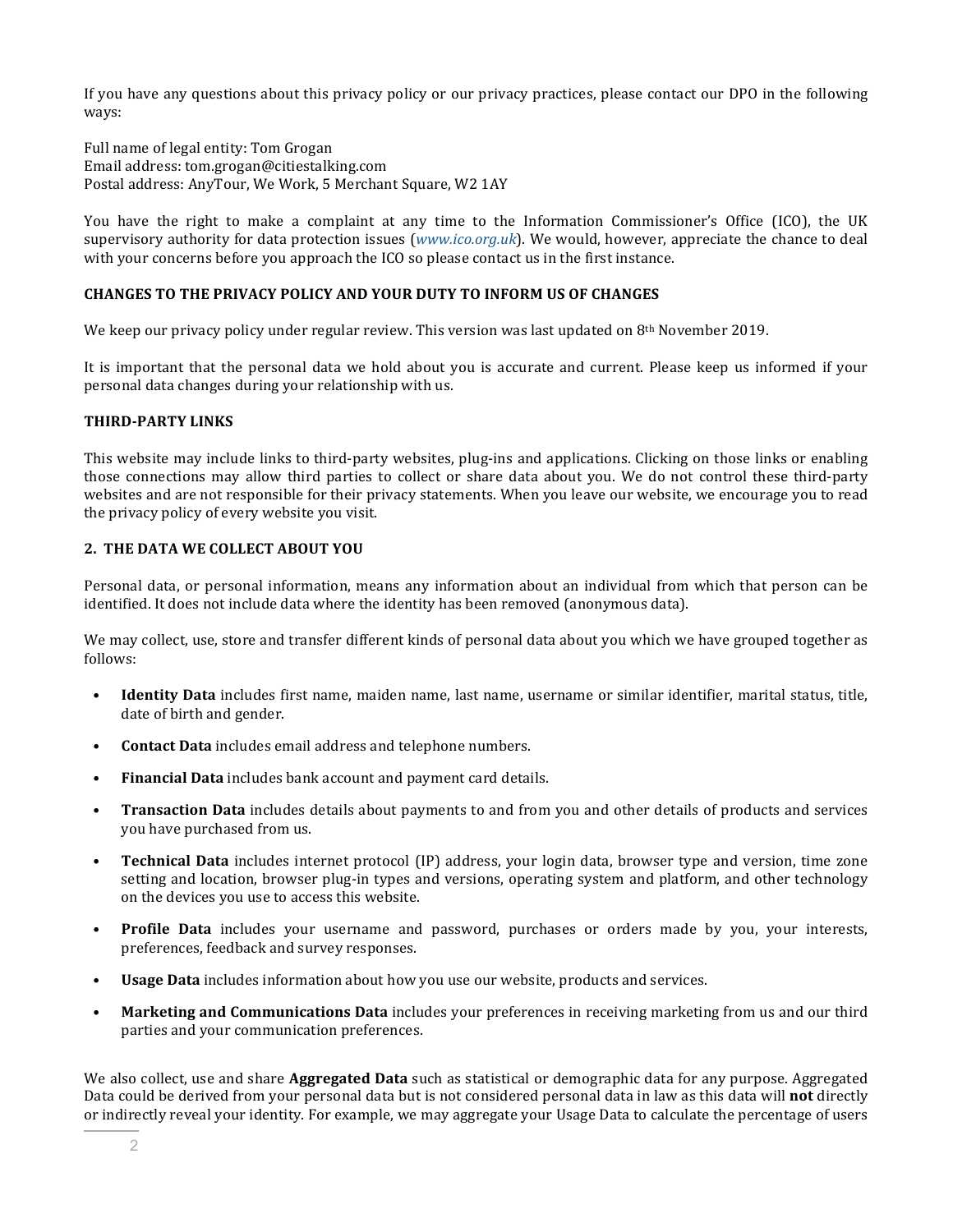accessing a specific website feature. However, if we combine or connect Aggregated Data with your personal data so that it can directly or indirectly identify you, we treat the combined data as personal data which will be used in accordance with this privacy policy.

We do not collect any **Special Categories of Personal Data** about you (this includes details about your race or ethnicity, religious or philosophical beliefs, sex life, sexual orientation, political opinions, trade union membership, information about your health, and genetic and biometric data). Nor do we collect any information about criminal convictions and offences.

# **IF YOU FAIL TO PROVIDE PERSONAL DATA**

Where we need to collect personal data by law, or under the terms of a contract we have with you, and you fail to provide that data when requested, we may not be able to perform the contract we have or are trying to enter into with you (for example, to provide you with goods or services). In this case, we may have to cancel a product or service you have with us but we will notify you if this is the case at the time.

## **3. HOW IS YOUR PERSONAL DATA COLLECTED?**

We use different methods to collect data from and about you including through:

- Direct interactions. You may give us your Identity, Contact and Financial Data by filling in forms or by corresponding with us by post, phone, email or otherwise. This includes personal data you provide when you:
	- apply for our products or services;
	- create an account on our website;
	- subscribe to our service or publications;
	- request marketing to be sent to you;
	- enter a competition, promotion or survey; or
	- give us feedback or contact us.
- **Automated technologies or interactions.** As you interact with our website, we will automatically collect Technical Data about your equipment, browsing actions and patterns. We collect this personal data by using cookies, server logs and other similar technologies. We may also receive Technical Data about you if you visit other websites employing our cookies. Please see our cookie policy for further details.
- **Third parties or publicly available sources.** We will receive personal data about you from various third parties and public sources as set out below:

Technical Data from the following parties:

- **(a)** analytics providers such as Google based outside the EU;
- **(b)** advertising networks based inside or outside the EU; and
- **(c)** search information providers based inside or outside the EU.
- Contact, Financial and Transaction Data from providers of technical, payment and delivery services based inside or outside the EU.
- Identity and Contact Data from data brokers or aggregators based inside or outside the EU.
- Identity and Contact Data from publicly available sources such as Companies House and the Electoral Register based inside the EU.

## **4. HOW WE USE YOUR PERSONAL DATA**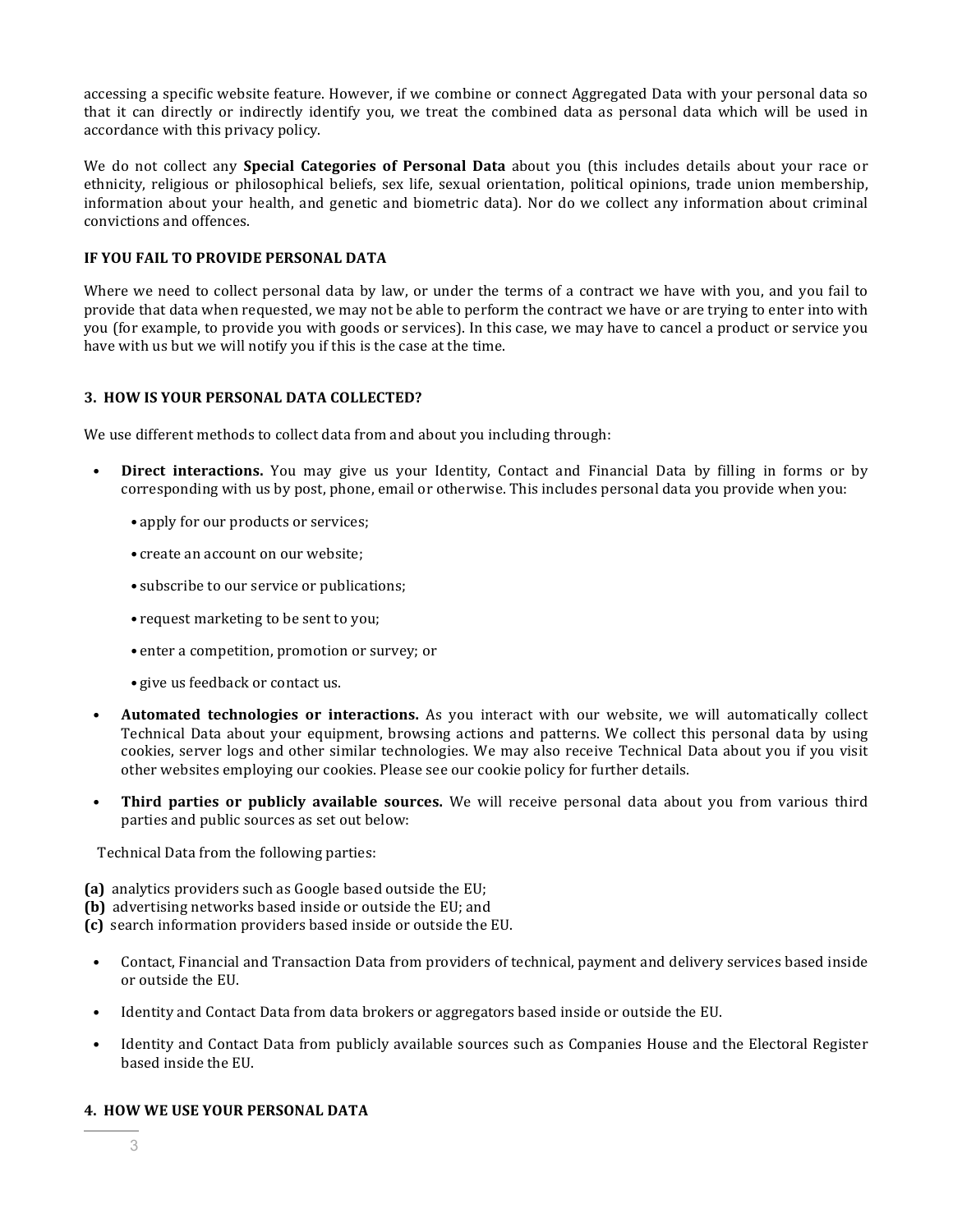We will only use your personal data when the law allows us to. Most commonly, we will use your personal data in the following circumstances:

- Where we need to perform the contract we are about to enter into or have entered into with you.
- Where it is necessary for our legitimate interests (or those of a third party) and your interests and fundamental rights do not override those interests.
- Where we need to comply with a legal obligation.

Generally, we do not rely on consent as a legal basis for processing your personal data although we will get your consent before sending third party direct marketing communications to you via email or text message. You have the right to withdraw consent to marketing at any time by contacting us.

# **PURPOSES FOR WHICH WE WILL USE YOUR PERSONAL DATA**

We have set out below, in a table format, a description of all the ways we plan to use your personal data, and which of the legal bases we rely on to do so. We have also identified what our legitimate interests are where appropriate. Note that we may process your personal data for more than one lawful ground depending on the specific purpose for which we are using your data. Please contact us if you need details about the specific legal ground we are relying on to process your personal data where more than one ground has been set out in the table below.

| <b>Purpose/Activity</b>                                                                                                                                                                 | Type of data                                                                                           | Lawful basis for processing including basis<br>of legitimate interest                                                                                                                                                               |
|-----------------------------------------------------------------------------------------------------------------------------------------------------------------------------------------|--------------------------------------------------------------------------------------------------------|-------------------------------------------------------------------------------------------------------------------------------------------------------------------------------------------------------------------------------------|
| To register you as a new customer                                                                                                                                                       | (a) Identity<br>(b) Contact                                                                            | Performance of a contract with you                                                                                                                                                                                                  |
| To process and deliver your order<br>including:<br>(a) Manage payments, fees and<br>charges<br>(b) Collect and recover money owed<br>to us                                              | (a) Identity<br>(b) Contact<br>(c) Financial<br>(d) Transaction<br>(e) Marketing and<br>Communications | (a) Performance of a contract with you<br>(b) Necessary for our legitimate interests (to<br>recover debts due to us)                                                                                                                |
| To manage our relationship with you<br>which will include:<br>(a) Notifying you about changes to<br>our terms or privacy policy<br>(b) Asking you to leave a review or<br>take a survey | (a) Identity<br>(b) Contact<br>(c) Profile<br>(d) Marketing and<br>Communications                      | (a) Performance of a contract with you<br>(b) Necessary to comply with a legal<br>obligation<br>(c) Necessary for our legitimate interests (to<br>keep our records updated and to study how<br>customers use our products/services) |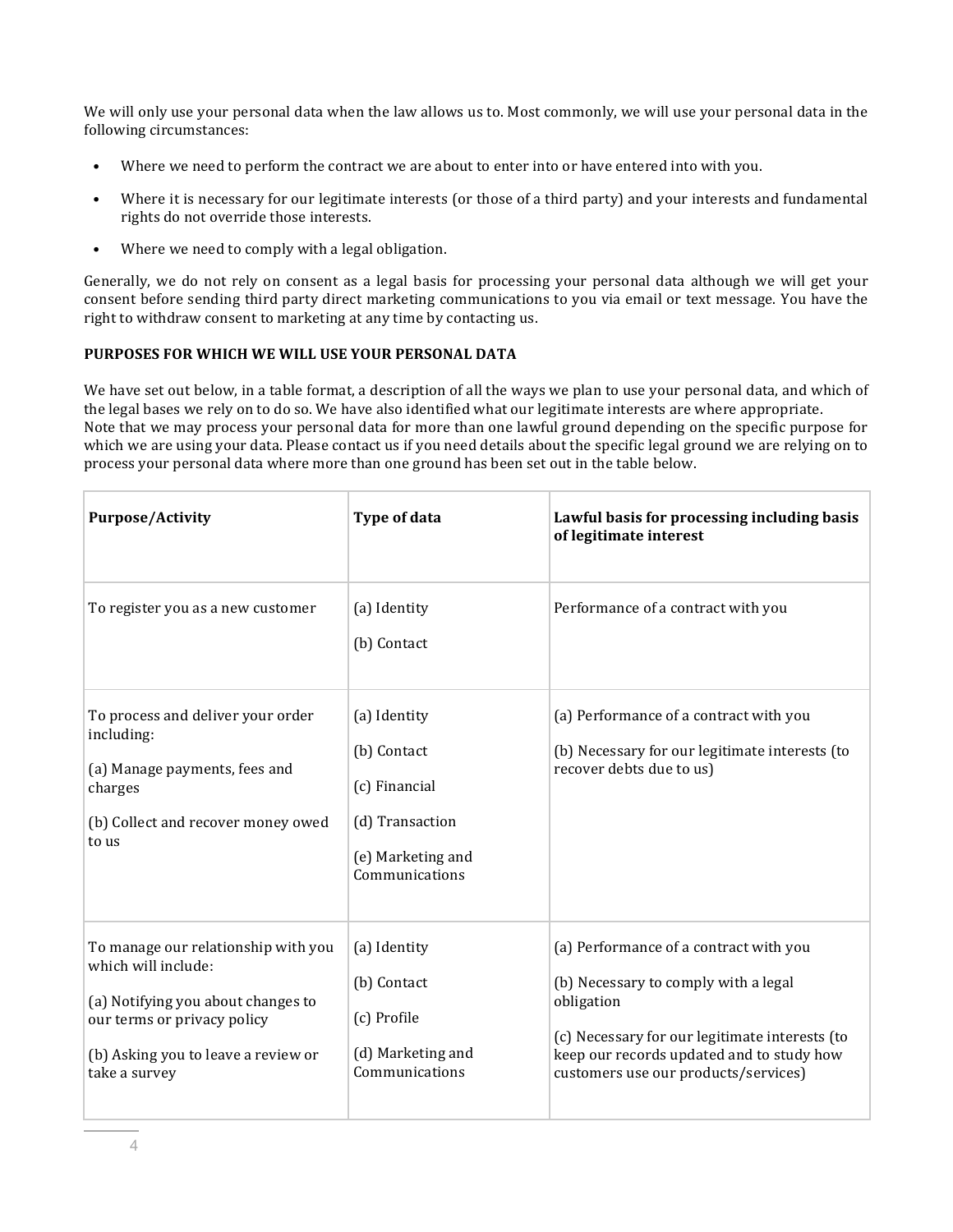| To enable you to partake in a prize<br>draw, competition or complete a<br>survey                                                                                                    | (a) Identity<br>(b) Contact<br>(c) Profile<br>(d) Usage<br>(e) Marketing and<br>Communications                  | (a) Performance of a contract with you<br>(b) Necessary for our legitimate interests (to<br>study how customers use our<br>products/services, to develop them and grow<br>our business)                                                                                                                     |
|-------------------------------------------------------------------------------------------------------------------------------------------------------------------------------------|-----------------------------------------------------------------------------------------------------------------|-------------------------------------------------------------------------------------------------------------------------------------------------------------------------------------------------------------------------------------------------------------------------------------------------------------|
| To administer and protect our<br>business and this website (including<br>troubleshooting, data analysis,<br>testing, system maintenance, support,<br>reporting and hosting of data) | (a) Identity<br>(b) Contact<br>(c) Technical                                                                    | (a) Necessary for our legitimate interests (for<br>running our business, provision of<br>administration and IT services, network<br>security, to prevent fraud and in the context of<br>a business reorganisation or group<br>restructuring exercise)<br>(b) Necessary to comply with a legal<br>obligation |
| To deliver relevant website content<br>and advertisements to you and<br>measure or understand the<br>effectiveness of the advertising we<br>serve to you                            | (a) Identity<br>(b) Contact<br>(c) Profile<br>(d) Usage<br>(e) Marketing and<br>Communications<br>(f) Technical | Necessary for our legitimate interests (to<br>study how customers use our<br>products/services, to develop them, to grow<br>our business and to inform our marketing<br>strategy)                                                                                                                           |
| To use data analytics to improve our<br>website, products/services,<br>marketing, customer relationships<br>and experiences                                                         | (a) Technical<br>(b) Usage                                                                                      | Necessary for our legitimate interests (to<br>define types of customers for our products<br>and services, to keep our website updated and<br>relevant, to develop our business and to<br>inform our marketing strategy)                                                                                     |
| To make suggestions and<br>recommendations to you about goods<br>or services that may be of interest to<br>you                                                                      | (a) Identity<br>(b) Contact<br>(c) Technical<br>(d) Usage<br>(e) Profile                                        | Necessary for our legitimate interests (to<br>develop our products/services and grow our<br>business)                                                                                                                                                                                                       |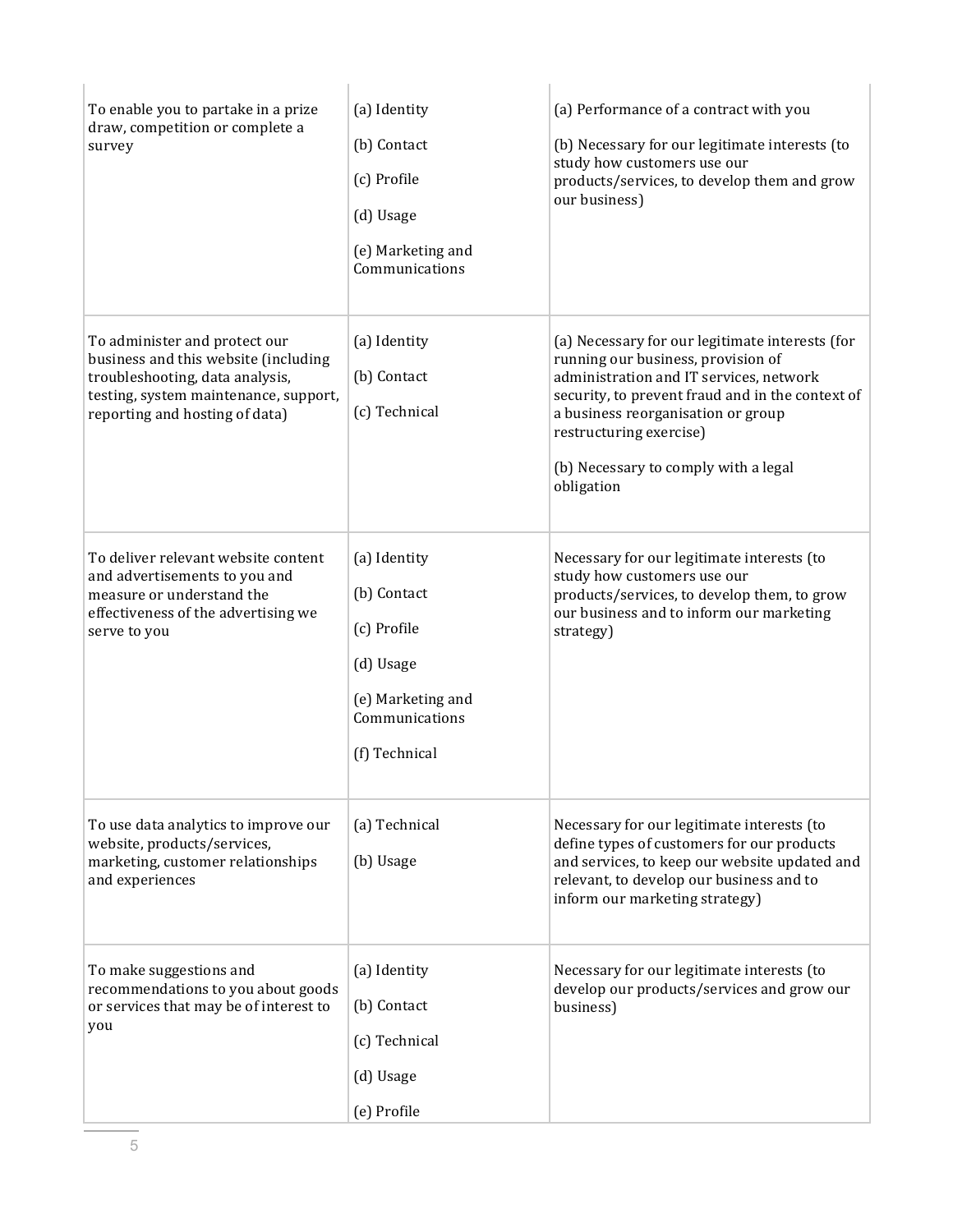|  | $(f)$ Marketing and<br>Communications |  |  |
|--|---------------------------------------|--|--|
|--|---------------------------------------|--|--|

## **MARKETING**

We strive to provide you with choices regarding certain personal data uses, particularly around marketing and advertising. 

#### **PROMOTIONAL OFFERS FROM US**

We may use your Identity, Contact, Technical, Usage and Profile Data to form a view on what we think you may want or need, or what may be of interest to you. This is how we decide which products, services and offers may be relevant for you (we call this marketing).

You will receive marketing communications from us if you have requested information from us or purchased goods or services from us and you have not opted out of receiving that marketing.

## **THIRD-PARTY MARKETING**

We will get your express opt-in consent before we share your personal data with any third party for marketing purposes.

#### **OPTING OUT**

You can ask us or third parties to stop sending you marketing messages at any time by logging into the website and checking or unchecking relevant boxes to adjust your marketing preferences or by following the opt-out links on any marketing message sent to you or by contacting us at any time.

Where you opt out of receiving these marketing messages, this will not apply to personal data provided to us as a result of a product/service purchase, warranty registration, product/service experience or other transactions.

#### **COOKIES**

You can set your browser to refuse all or some browser cookies, or to alert you when websites set or access cookies. If you disable or refuse cookies, please note that some parts of this website may become inaccessible or not function properly. 

#### **CHANGE OF PURPOSE**

We will only use your personal data for the purposes for which we collected it, unless we reasonably consider that we need to use it for another reason and that reason is compatible with the original purpose. If you wish to get an explanation as to how the processing for the new purpose is compatible with the original purpose, please contact us. If we need to use your personal data for an unrelated purpose, we will notify you and we will explain the legal basis which allows us to do so.

Please note that we may process your personal data without your knowledge or consent, in compliance with the above rules, where this is required or permitted by law.

## **5. DISCLOSURES OF YOUR PERSONAL DATA**

We may share your personal data with the parties set out below for the purposes set out in the table *Purposes for which* we will use your personal data above.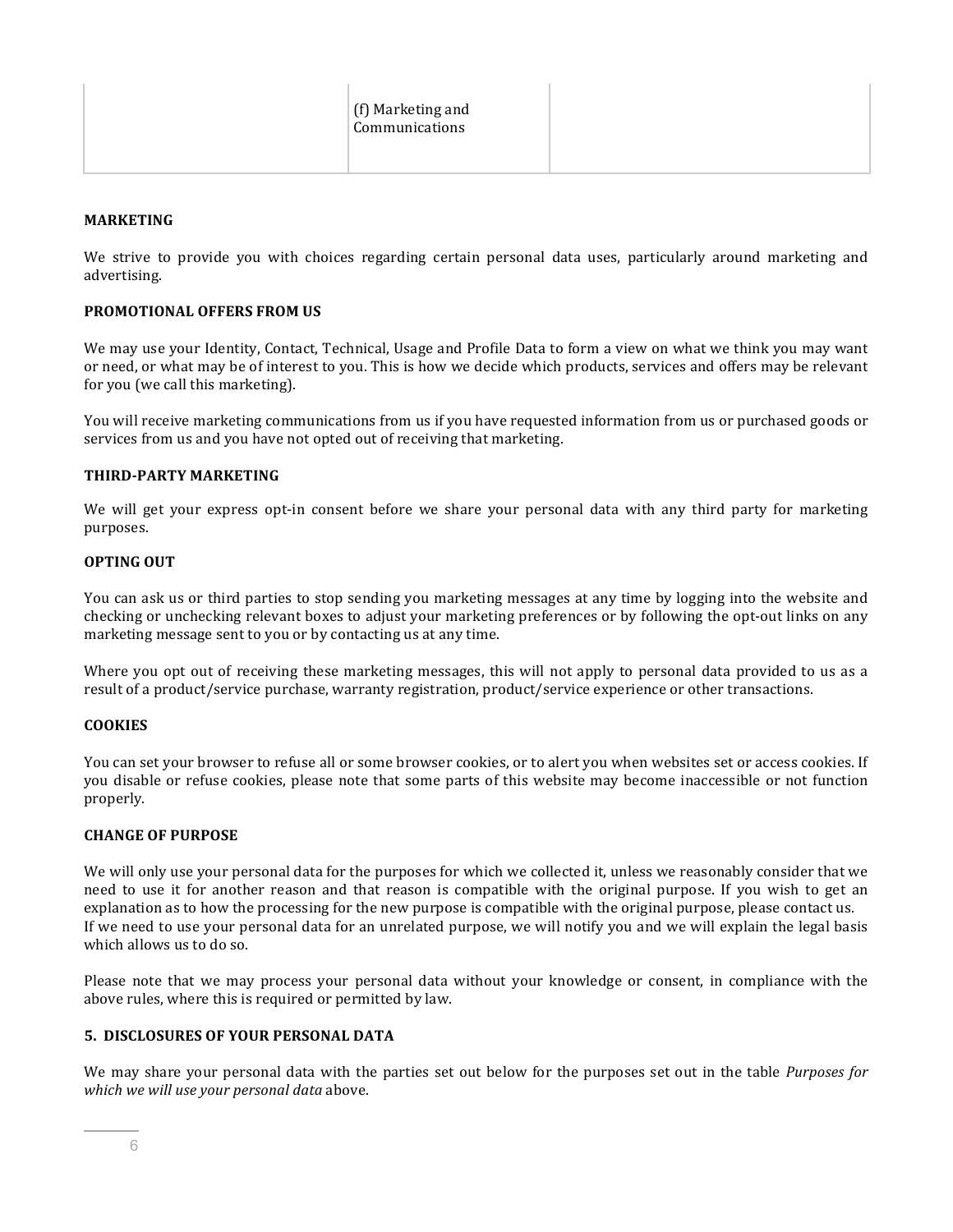- Internal Third Parties.
- External Third Parties.
- Third parties to whom we may choose to sell, transfer or merge parts of our business or our assets. Alternatively, we may seek to acquire other businesses or merge with them. If a change happens to our business, then the new owners may use your personal data in the same way as set out in this privacy policy.

We require all third parties to respect the security of your personal data and to treat it in accordance with the law. We do not allow our third-party service providers to use your personal data for their own purposes and only permit them to process your personal data for specified purposes and in accordance with our instructions.

## **6. INTERNATIONAL TRANSFERS**

We may share your personal data outside the European Economic Area (EEA).

If we transfer your personal data out of the EEA, we ensure a similar degree of protection is afforded to it by ensuring at least one of the following safeguards is implemented:

We will only transfer your personal data to countries that have been deemed to provide an adequate level of protection for personal data by the European Commission. For further details, see *European Commission:* Adequacy of the protection of personal data in non-EU countries.

Please contact us if you want further information on the specific mechanism used by us when transferring your personal data out of the EEA.

# **7. DATA SECURITY**

We have put in place appropriate security measures to prevent your personal data from being accidentally lost, used or accessed in an unauthorised way, altered or disclosed. In addition, we limit access to your personal data to those employees, agents, contractors and other third parties who have a business need to know. They will only process your personal data on our instructions and they are subject to a duty of confidentiality.

We have put in place procedures to deal with any suspected personal data breach and will notify you and any applicable regulator of a breach where we are legally required to do so.

## **8. DATA RETENTION**

#### **HOW LONG WILL YOU USE MY PERSONAL DATA FOR?**

We will only retain your personal data for as long as reasonably necessary to fulfill the purposes we collected it for, including for the purposes of satisfying any legal, regulatory, tax, accounting or reporting requirements. We may retain your personal data for a longer period in the event of a complaint or if we reasonably believe there is a prospect of litigation in respect to our relationship with you.

To determine the appropriate retention period for personal data, we consider the amount, nature and sensitivity of the personal data, the potential risk of harm from unauthorised use or disclosure of your personal data, the purposes for which we process your personal data and whether we can achieve those purposes through other means, and the applicable legal, regulatory, tax, accounting or other requirements.

In some circumstances you can ask us to delete your data. In some circumstances we will anonymise your personal data (so that it can no longer be associated with you) for research or statistical purposes, in which case we may use this information indefinitely without further notice to you.

## **9. YOUR LEGAL RIGHTS**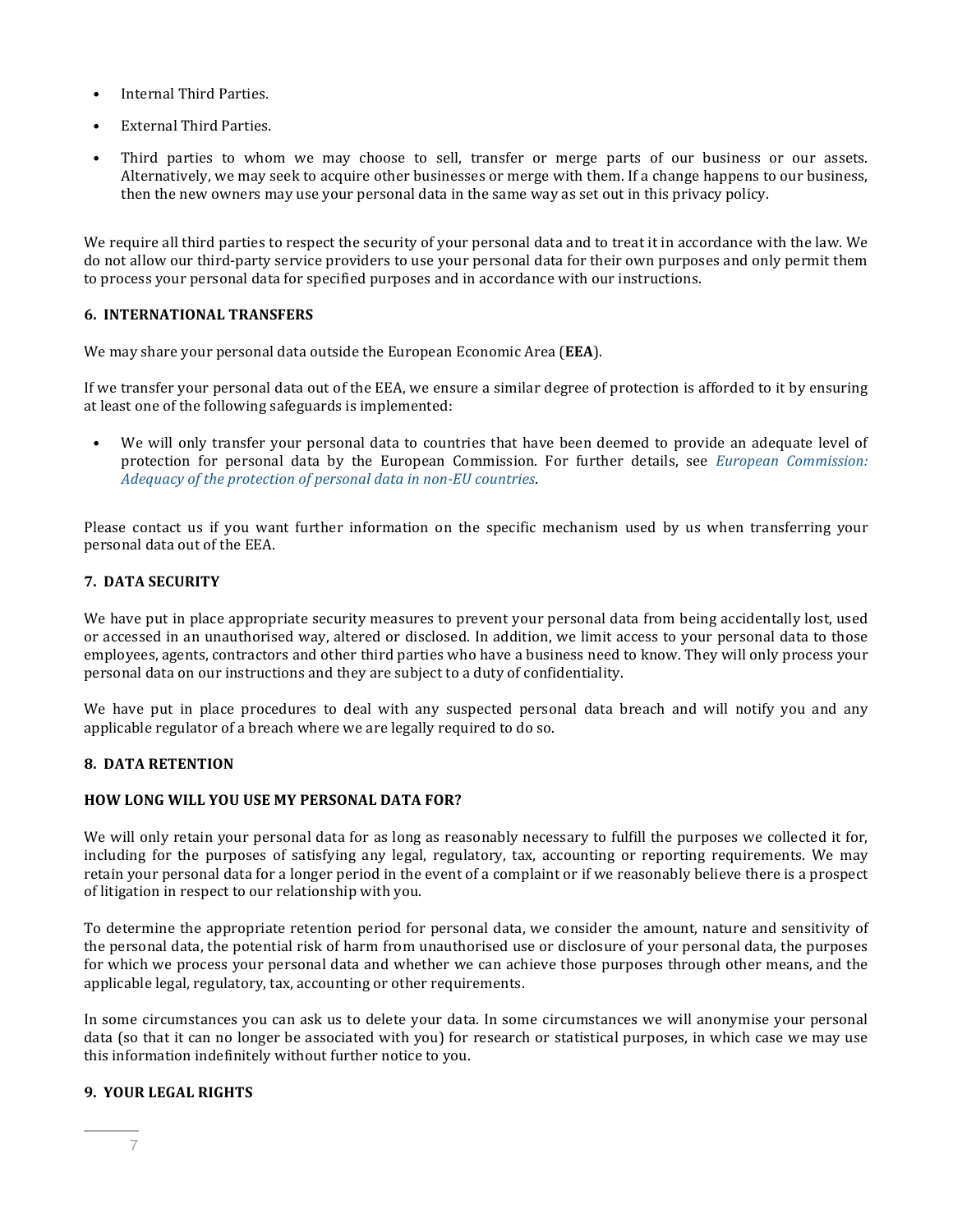Under certain circumstances, you have rights under data protection laws in relation to your personal data, including:

- Request access to your personal data.
- Request correction of your personal data.
- Request erasure of your personal data.
- Object to processing of your personal data.
- *Request restriction of processing your personal data*.
- *Request transfer of your personal data*.
- **Right to withdraw consent.**

If you wish to exercise any of the rights set out above, please contact us.

## **NO FEE USUALLY REQUIRED**

You will not have to pay a fee to access your personal data (or to exercise any of the other rights). However, we may charge a reasonable fee if your request is clearly unfounded, repetitive or excessive. Alternatively, we could refuse to comply with your request in these circumstances.

## **WHAT WE MAY NEED FROM YOU**

We may need to request specific information from you to help us confirm your identity and ensure your right to access your personal data (or to exercise any of your other rights). This is a security measure to ensure that personal data is not disclosed to any person who has no right to receive it. We may also contact you to ask you for further information in relation to your request to speed up our response.

## **TIME LIMIT TO RESPOND**

We try to respond to all legitimate requests within one month. Occasionally it could take us longer than a month if your request is particularly complex or you have made a number of requests. In this case, we will notify you and keep you updated.

## 10. **GLOSSARY**

## **LAWFUL BASIS**

**Legitimate Interest** means the interest of our business in conducting and managing our business to enable us to give you the best service/product and the best and most secure experience. We make sure we consider and balance any potential impact on you (both positive and negative) and your rights before we process your personal data for our legitimate interests. We do not use your personal data for activities where our interests are overridden by the impact on you (unless we have your consent or are otherwise required or permitted to by law). You can obtain further information about how we assess our legitimate interests against any potential impact on you in respect of specific activities by contacting us.

**Performance of Contract** means processing your data where it is necessary for the performance of a contract to which you are a party or to take steps at your request before entering into such a contract.

**Comply with a legal obligation** means processing your personal data where it is necessary for compliance with a legal obligation that we are subject to.

## **THIRD PARTIES**